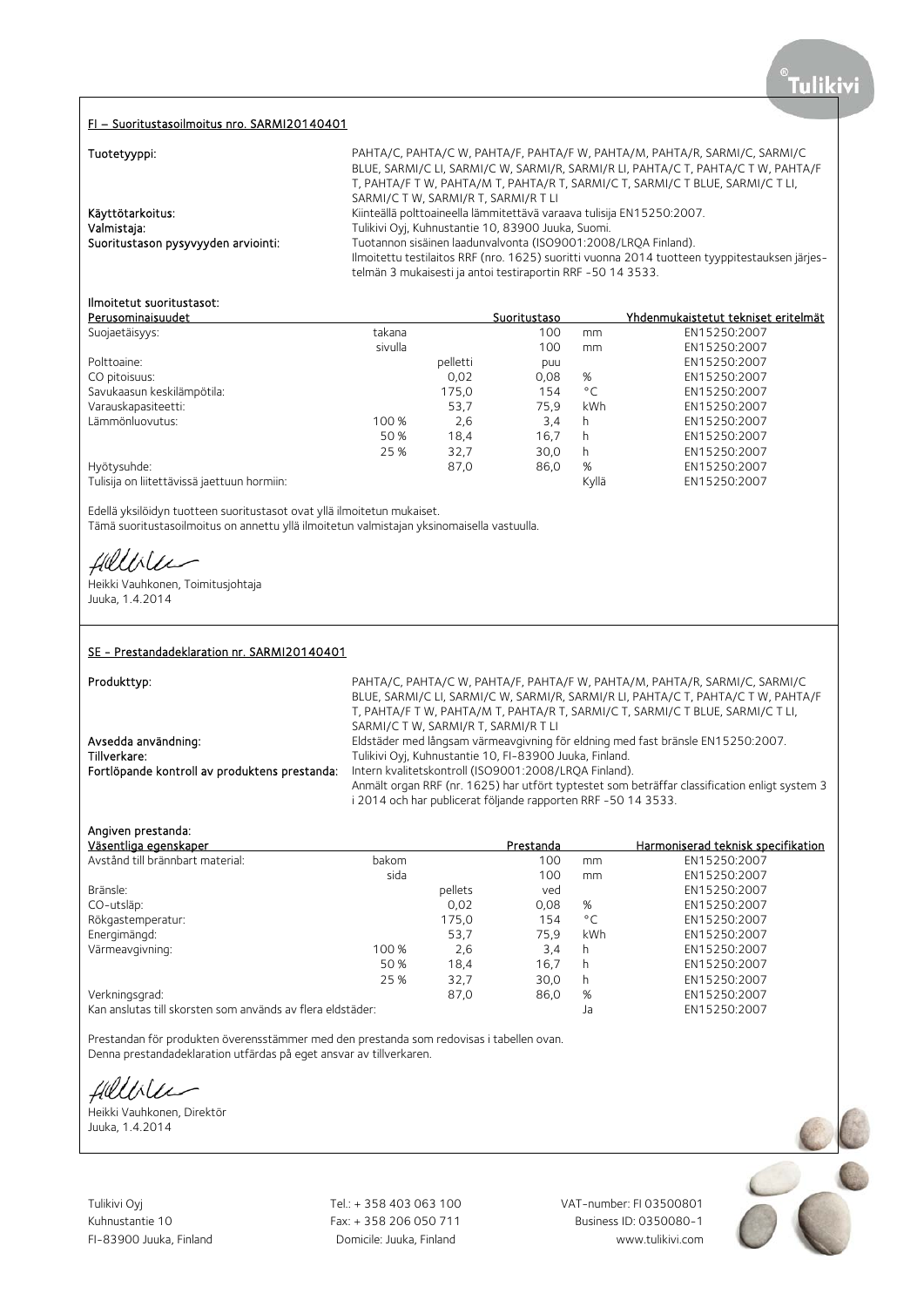## EN - Declaration of Performance nr. SARMI20140401

| Product type:                                                               | PAHTA/C, PAHTA/C W, PAHTA/F, PAHTA/F W, PAHTA/M, PAHTA/R, SARMI/C, SARMI/C<br>BLUE, SARMI/C LI, SARMI/C W, SARMI/R, SARMI/R LI, PAHTA/C T, PAHTA/C T W, PAHTA/F<br>T, PAHTA/F T W, PAHTA/M T, PAHTA/R T, SARMI/C T, SARMI/C T BLUE, SARMI/C T LI,<br>SARMI/C T W, SARMI/R T, SARMI/R T LI                                                                                              |
|-----------------------------------------------------------------------------|----------------------------------------------------------------------------------------------------------------------------------------------------------------------------------------------------------------------------------------------------------------------------------------------------------------------------------------------------------------------------------------|
| Intended use:<br>Manufacturer:<br>Verification of constancy of performance: | Slow heat release appliance fired by solid fuel EN15250:2007.<br>Tulikivi Oyj, Kuhnustantie 10, FI-83900 Juuka, Finland.<br>Internal quality control (ISO9001:2008/LROA Finland).<br>The notified laboratory RRF (nr. 1625) performed the determination of the product type on<br>the basis of type testing under system 3 in the year 2014 and issued test report RRF -50 14<br>3533. |

# Declared performance:

| <b>Essential Characteristics</b>                                |       |         | Performance |              | Harmonized technical specification |
|-----------------------------------------------------------------|-------|---------|-------------|--------------|------------------------------------|
| Distance to combustible materials:                              | rear  |         | 100         | mm           | EN15250:2007                       |
|                                                                 | sides |         | 100         | mm           | EN15250:2007                       |
| Fuel types:                                                     |       | pellets | firewood    |              | EN15250:2007                       |
| CO emissions:                                                   |       | 0,02    | 0.08        | %            | EN15250:2007                       |
| Max. flue gas temperature:                                      |       | 175,0   | 154         | $^{\circ}$ C | EN15250:2007                       |
| Thermal storage capacity:                                       |       | 53,7    | 75.9        | kWh          | EN15250:2007                       |
| Heat output:                                                    | 100 % | 2,6     | 3,4         | h            | EN15250:2007                       |
|                                                                 | 50 %  | 18,4    | 16,7        | h            | EN15250:2007                       |
|                                                                 | 25 %  | 32,7    | 30,0        | h            | EN15250:2007                       |
| Energy efficiency:                                              |       | 87,0    | 86,0        | %            | EN15250:2007                       |
| Connection of multiple fireplaces on shared flue pipe possible: |       |         |             | Yes          | EN15250:2007                       |

The performance of the product is in conformity with the above declared performance. This declaration of performance is issued under the sole responsibility of the manufacturer.

 $U\Lambda U$ 

Heikki Vauhkonen, Managing Director Juuka, 1.4.2014

#### DE – Leistungserklärung Nr. SARMI20140401

Produkttyp: example and the PAHTA/C, PAHTA/C, PAHTA/F, PAHTA/F, W, PAHTA/M, PAHTA/R, SARMI/C, SARMI/C BLUE, SARMI/C LI, SARMI/C W, SARMI/R, SARMI/R LI, PAHTA/C T, PAHTA/C T W, PAHTA/F T, PAHTA/F T W, PAHTA/M T, PAHTA/R T, SARMI/C T, SARMI/C T BLUE, SARMI/C T LI, SARMI/C T W, SARMI/R T, SARMI/R T LI Vorgesehener Verwendungszweck: Speicherfeuerstätte für feste Brennstoffe EN15250:2007. Hersteller: Tulikivi Oyj, Kuhnustantie 10, FI-83900 Juuka, Finnland.<br>
Überprüfung der Leistungsbeständigkeit: Interne Qualitätskontrolle (ISO9001:2008/LRQA Finnlar Interne Qualitätskontrolle (ISO9001:2008/LRQA Finnland). Die notifizierte Stelle RRF (Nr. 1625) hat die Typprüfung nach dem System 3 im Jahr 2014 durchgeführt und folgenden Testreport ausgestellt: RRF -50 14 3533.

# Erklärte Leistung:

| Wesentliche Merkmale                                       |          |         | Leistuna  |              | Harmonisierte technische Spezifikation |
|------------------------------------------------------------|----------|---------|-----------|--------------|----------------------------------------|
| Abstand zu brennbaren Bauteilen:                           | hinten   |         | 100       | mm           | EN15250:2007                           |
|                                                            | seitlich |         | 100       | mm           | EN15250:2007                           |
| Brennstoff:                                                |          | Pellets | Brennholz |              | EN15250:2007                           |
| CO Emissionen:                                             |          | 0.02    | 0.08      | %            | EN15250:2007                           |
| Abgastemperatur:                                           |          | 175,0   | 154       | $^{\circ}$ C | EN15250:2007                           |
| Gespeicherte Energie:                                      |          | 53,7    | 75.9      | kWh          | EN15250:2007                           |
| Wärmeabgabe:                                               | 100 %    | 2,6     | 3,4       | h            | EN15250:2007                           |
|                                                            | 50 %     | 18,4    | 16,7      | h            | EN15250:2007                           |
|                                                            | 25 %     | 32,7    | 30,0      | h            | EN15250:2007                           |
| Wirkungsgrad:                                              |          | 87,0    | 86,0      | %            | EN15250:2007                           |
| Für Mehrfachbelegung auf gemeinsamen Schornstein geeignet: |          |         |           | Ja           | EN15250:2007                           |

Die Leistung des Produkts entspricht der oben erklärten Leistung.

Verantwortlich für die Erstellung dieser Leistungserklärung ist allein der Hersteller.

fillble

Heikki Vauhkonen, Geschäftsleiter Juuka, 1.4.2014

Tulikivi Oyj Tel.: + 358 403 063 100 VAT-number: FI 03500801

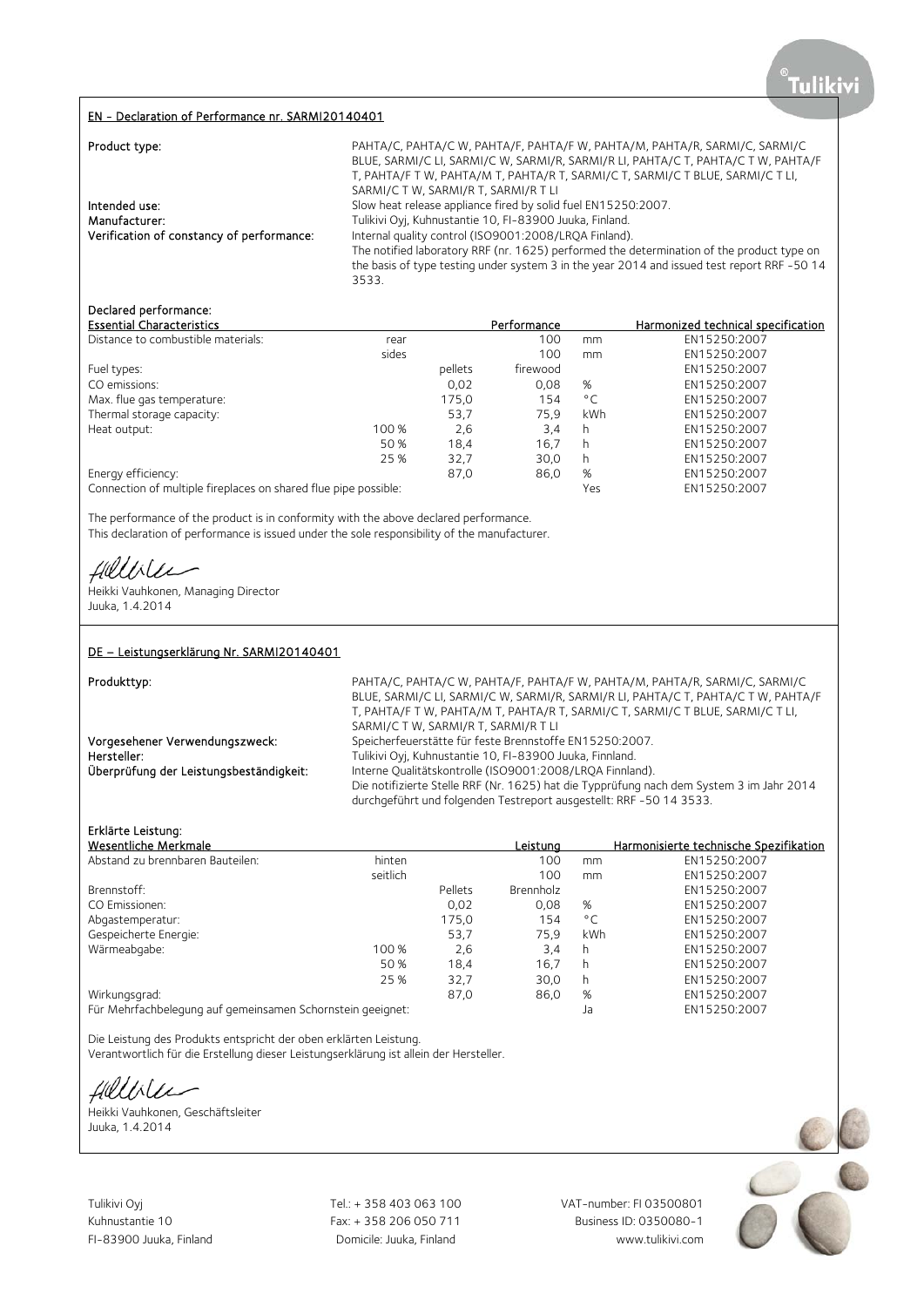#### FR - Déclaration des performances no. SARMI20140401

| Type de produit:                             | PAHTA/C, PAHTA/C W, PAHTA/F, PAHTA/F W, PAHTA/M, PAHTA/R, SARMI/C, SARMI/C                     |
|----------------------------------------------|------------------------------------------------------------------------------------------------|
|                                              | BLUE, SARMI/C LI, SARMI/C W, SARMI/R, SARMI/R LI, PAHTA/C T, PAHTA/C T W, PAHTA/F              |
|                                              | T, PAHTA/F T W, PAHTA/M T, PAHTA/R T, SARMI/C T, SARMI/C T BLUE, SARMI/C T LI,                 |
|                                              | SARMI/C T W. SARMI/R T. SARMI/R T LI                                                           |
| Usage prévu:                                 | Poêle-cheminée à accumulation de chaleur faisant appel à un combustible EN15250:2007.          |
| Fabricant:                                   | Tulikivi Oyj, Kuhnustantie 10, FI-83900 Juuka, Finlande.                                       |
| Evaluation de la stabilité des performances: | Contrôle de qualité interne (ISO9001:2008/LRQA Finlande).                                      |
|                                              | Le laboratoire d'essais notifié RRF (no. 1625) a effectué la détermination du produit type sur |
|                                              | la base d'essais de type système 3 en 2014 et a issu le rapport de test RRF -50 14 3533.       |

# Performances déclarées:

| Caractéristiques essentielles                                                           |         |          | Performances |              | Spécifications techniques harmonisées |
|-----------------------------------------------------------------------------------------|---------|----------|--------------|--------------|---------------------------------------|
| Distance aux éléments structurels inflammables:                                         | arrière |          | 100          | mm           | EN15250:2007                          |
|                                                                                         | côtés   |          | 100          | mm           | EN15250:2007                          |
| Combustible:                                                                            |         | granulés | bois         |              | EN15250:2007                          |
| Émissions de CO:                                                                        |         | 0,02     | 0.08         | %            | EN15250:2007                          |
| Température des gaz évacués:                                                            |         | 175,0    | 154          | $^{\circ}$ C | EN15250:2007                          |
| Energie stockée:                                                                        |         | 53.7     | 75.9         | kWh          | EN15250:2007                          |
| Restitution thermique:                                                                  | 100 %   | 2,6      | 3.4          | h            | EN15250:2007                          |
|                                                                                         | 50 %    | 18.4     | 16.7         | h            | EN15250:2007                          |
|                                                                                         | 25 %    | 32.7     | 30.0         | h            | EN15250:2007                          |
| Rendement:                                                                              |         | 87.0     | 86.0         | %            | EN15250:2007                          |
| Raccordement possible à une cheminée s'utilisant pour plusieurs appareils de chauffage: |         |          | Oui          |              | EN15250:2007                          |

Les performances du produit sont conformes aux performances déclarées indiquées en haut. La présente déclaration des performances est établie sous la seule responsabilité du fabricant.

Uilee

Heikki Vauhkonen, Directeur Général Juuka, 1.4.2014

### NL - Prestatieverklaring nr. SARMI20140401

#### Producttype: example: FAHTA/C, PAHTA/C, PAHTA/C, PAHTA/F, PAHTA/F, W, PAHTA/M, PAHTA/R, SARMI/C, SARMI/C, SARMI/C, BLUE, SARMI/C LI, SARMI/C W, SARMI/R, SARMI/R LI, PAHTA/C T, PAHTA/C T W, PAHTA/F T, PAHTA/F T W, PAHTA/M T, PAHTA/R T, SARMI/C T, SARMI/C T BLUE, SARMI/C T LI, SARMI/C T W, SARMI/R T, SARMI/R T LI Beoogd gebruik: **Accumulerende toestelle gestookt met vaste brandstof EN15250:2007.** Fabrikant: Tulikivi Oyj, Kuhnustantie 10, FI-83900 Juuka, Finland.<br>
Verificatie van de prestatiebestendigheid: Interne kwaliteitscontrole (ISO9001:2008/LRQA Finlai Interne kwaliteitscontrole (ISO9001:2008/LRQA Finland). De genotificeerde testlaboratorium RRF (nr. 1625) heeft de typetest uitgevoerd op basis van testen uitgevoerd volgens systeem 3 in 2014 met testverslag RRF -50 14 3533 als resultaat.

## Aangegeven prestatie:

| Essentiële kenmerken                    |            |         | Prestaties |              | Geharmoniseerde technische specificatie |
|-----------------------------------------|------------|---------|------------|--------------|-----------------------------------------|
| Afstand tot brandbare constructiedelen: | achterkant |         | 100        | mm           | EN15250:2007                            |
|                                         | zijkant    |         | 100        | mm           | EN15250:2007                            |
| Brandstof:                              |            | pellets | hout       |              | EN15250:2007                            |
| CO-emissies:                            |            | 0,02    | 0,08       | %            | EN15250:2007                            |
| Rookgastemperatuur:                     |            | 175,0   | 154        | $^{\circ}$ C | EN15250:2007                            |
| Hoeveelheid energie:                    |            | 53,7    | 75.9       | kWh          | EN15250:2007                            |
| Warmteafgifte:                          | 100 %      | 2,6     | 3.4        | h            | EN15250:2007                            |
|                                         | 50 %       | 18.4    | 16.7       | h            | EN15250:2007                            |
|                                         | 25 %       | 32,7    | 30.0       | h.           | EN15250:2007                            |
| Rendement:                              |            | 87.0    | 86.0       | %            | EN15250:2007                            |
| $\mathbf{1}$                            |            |         |            |              |                                         |

Kan worden aangesloten op een door meerdere verwarmingstoestellen gebruikt rookkanaal: Ja EN15250:2007

De prestaties van het product voldoen aan de hierboven vermelde prestatieverklaringen. Deze prestatieverklaring is verstrekt onder de exclusieve verantwoordelijkheid van de fabrikant.

fillisler

Heikki Vauhkonen, Directeur Juuka, 1.4.2014

Tulikivi Oyj Tel.: + 358 403 063 100 VAT-number: FI 03500801

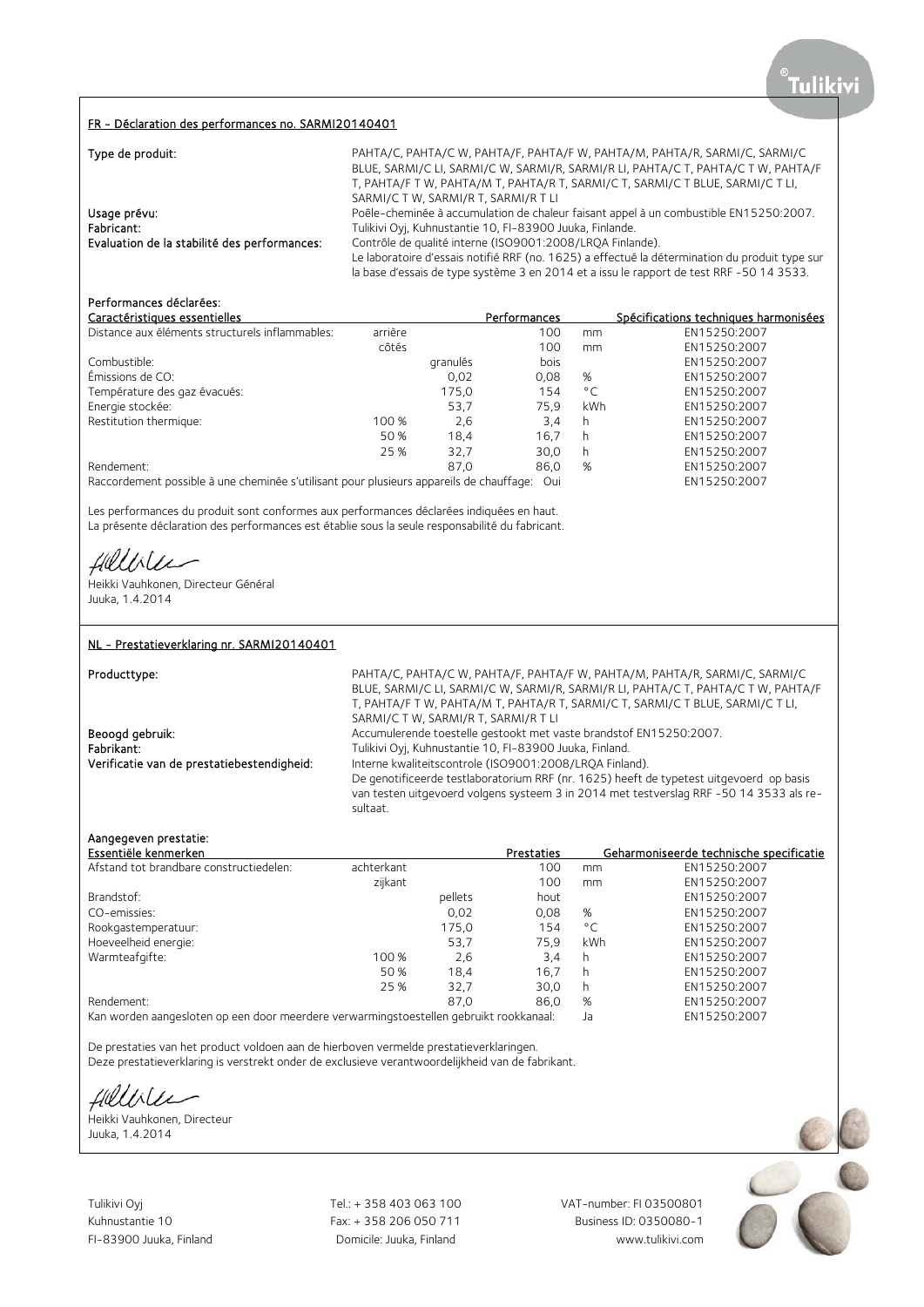### IT - Dichiarazione di prestazione nro. SARMI20140401

| Prodotto - tipo:                                | PAHTA/C, PAHTA/C W, PAHTA/F, PAHTA/F W, PAHTA/M, PAHTA/R, SARMI/C, SARMI/C<br>BLUE, SARMI/C LI, SARMI/C W, SARMI/R, SARMI/R LI, PAHTA/C T, PAHTA/C T W, PAHTA/F<br>T, PAHTA/F T W, PAHTA/M T, PAHTA/R T, SARMI/C T, SARMI/C T BLUE, SARMI/C T LI,<br>SARMI/C T W, SARMI/R T, SARMI/R T LI |
|-------------------------------------------------|-------------------------------------------------------------------------------------------------------------------------------------------------------------------------------------------------------------------------------------------------------------------------------------------|
| Uso previsto:<br>Fabbricante:                   | Apparecchi domestici a lento rilascio di calore alimentati a combustibili EN15250:2007.<br>Tulikivi Oyj, Kuhnustantie 10, FI-83900 Juuka, Finlandia.                                                                                                                                      |
| Verificazione della costanza della prestazione: | Controllo di qualità interno (ISO9001:2008/LRQA Finlandia).<br>L'organismo notificato RRF (nro. 1625) ha effettuato le prove di tipo secondo il sistema 3 nel<br>2014 e ha rilasciato la sequente rapporto di prova: RRF -50 14 3533.                                                     |

# Prestazione dichiarata:

| Caratteristiche essenziali                                                                      |       |         | Prestazione |              | Documento di riferimento |
|-------------------------------------------------------------------------------------------------|-------|---------|-------------|--------------|--------------------------|
| Distanza dei materiali infiammabili:                                                            | retro |         | 100         | mm           | EN15250:2007             |
|                                                                                                 | lato  |         | 100         | mm           | EN15250:2007             |
| Combustibile:                                                                                   |       | pellets | legna       |              | EN15250:2007             |
| Emissioni CO:                                                                                   |       | 0,02    | 0,08        | %            | EN15250:2007             |
| Temperatura dei gas in uscita:                                                                  |       | 175,0   | 154         | $^{\circ}$ C | EN15250:2007             |
| Energia accumulata:                                                                             |       | 53,7    | 75.9        | kWh          | EN15250:2007             |
| Rilascio del calore:                                                                            | 100%  | 2,6     | 3,4         | h            | EN15250:2007             |
|                                                                                                 | 50%   | 18.4    | 16.7        | h            | EN15250:2007             |
|                                                                                                 | 25%   | 32,7    | 30.0        | h            | EN15250:2007             |
| Rendimento:                                                                                     |       | 87.0    | 86.0        | %            | EN15250:2007             |
| Adatta per essere collegata a una canna fumaria utilizzata da vari apparecchi di riscaldamento: |       |         |             | Si           | EN15250:2007             |

La prestazione del prodotto conforme alla prestazione dichiarata sopra. Si rilascia la presente dichiarazione di prestazione sotto la responsabilità esclusiva del fabbricante.

Hillville

Heikki Vauhkonen, Direttore Juuka, 1.4.2014

#### ET - Toimivusdeklaratsioon nr. SARMI20140401

Tootetüüp:

BLUE, SARMI/C LI, SARMI/C W, SARMI/R, SARMI/R LI, PAHTA/C T, PAHTA/C T W, PAHTA/F T, PAHTA/F T W, PAHTA/M T, PAHTA/R T, SARMI/C T, SARMI/C T BLUE, SARMI/C T LI, SARMI/C T W, SARMI/R T, SARMI/R T LI Ettenähtud kasutusotstarve: Tahke kütusega köetav soojustsalvestav küttekolle EN15250:2007. Tootja: Tulikivi Oyj, Kuhnustantie 10, FI-83900 Juuka, Soome. Sisemine kvaliteedikontroll (ISO9001:2008/LRQA Soome). Teavitatud asutus RRF (nr. 1625) on juhatanud tüübihindamine pärast süsteemi 3 aastal 2014 a on välja andnud järgmise testraporti RRF -50 14 3533.

PAHTA/C, PAHTA/C W, PAHTA/F, PAHTA/F W, PAHTA/M, PAHTA/R, SARMI/C, SARMI/C

#### Deklareeritud toimivus:

| Põhiomadused                                                         |        |                | Toimivus |              | Ühtlustatud tehniline kirieldus |
|----------------------------------------------------------------------|--------|----------------|----------|--------------|---------------------------------|
| Kaugus põlevast materjalist konstruktsioonidest:                     | taga   |                | 100      | mm           | EN15250:2007                    |
|                                                                      | kõrval |                | 100      | mm           | EN15250:2007                    |
| Kütus:                                                               |        | puidugraanulid | puu      |              | EN15250:2007                    |
| Põlemissaaduste CO sisaldus:                                         |        | 0.02           | 0.08     | %            | EN15250:2007                    |
| Väljuva gaasi temperatuur:                                           |        | 175,0          | 154      | $^{\circ}$ C | EN15250:2007                    |
| Salvestatud energiahulk:                                             |        | 53,7           | 75.9     | <b>kWh</b>   | EN15250:2007                    |
| Soojuse eraldumine:                                                  | 100%   | 2,6            | 3,4      | h            | EN15250:2007                    |
|                                                                      | 50%    | 18,4           | 16,7     | h            | EN15250:2007                    |
|                                                                      | 25%    | 32,7           | 30.0     | h            | EN15250:2007                    |
| Kasutegur:                                                           |        | 87.0           | 86,0     | %            | EN15250:2007                    |
| Sobib ühendamiseks mitme küttekolde poolt kasutatava korstnalõõriga: |        |                |          | Ja           | EN15250:2007                    |

Toote toimivus on kooskõlas ülalosutatud deklareeritud toimivusega. Käesolev toimivusdeklaratsioon on välja antud tootja ainuvastutusel.

Hillble

Heikki Vauhkonen, Tegevdirektor Juuka, 1.4.2014

Tulikivi Oyj Tel.: + 358 403 063 100 VAT-number: FI 03500801

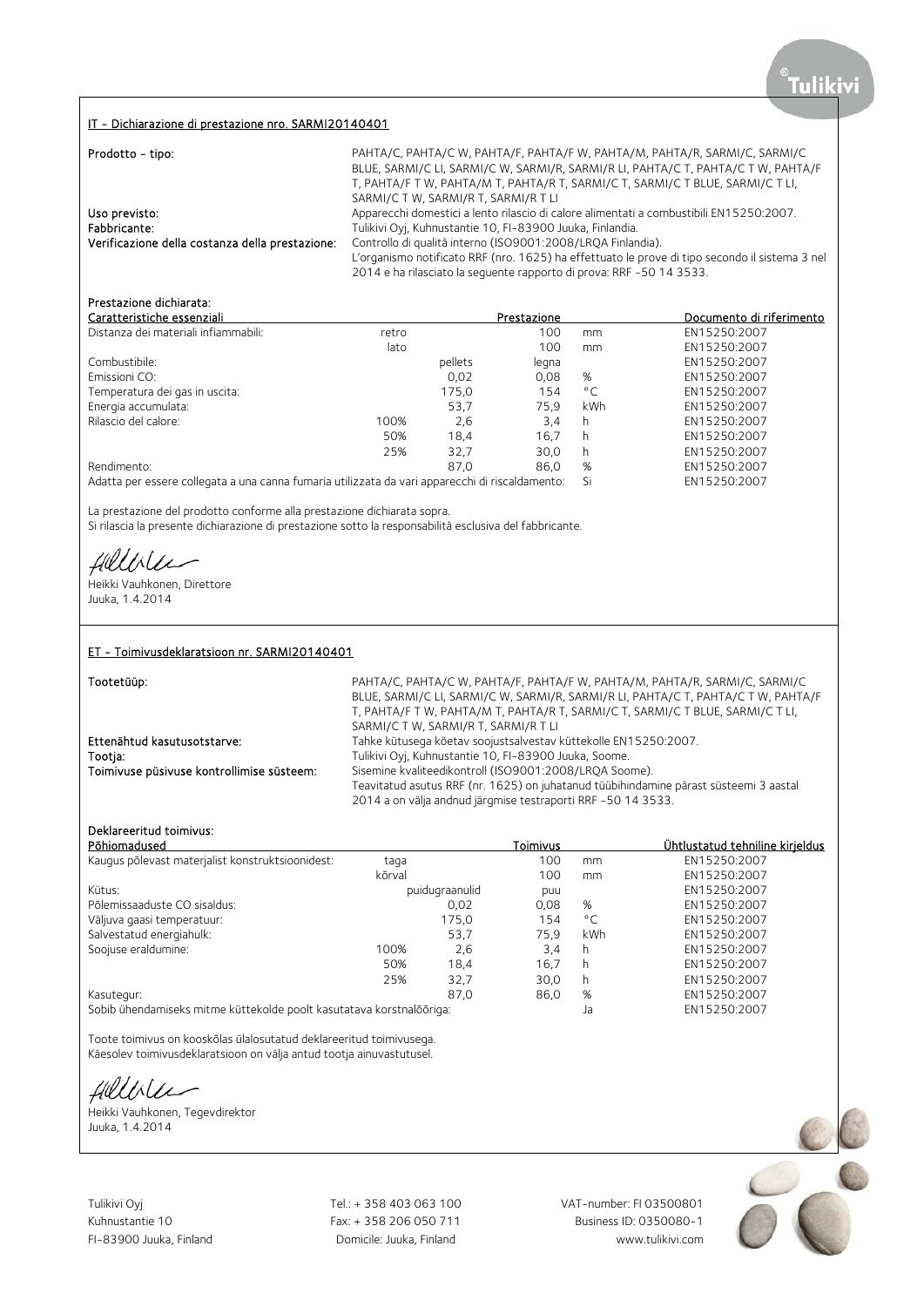# LT - Eksploatacinių savybių deklaraciją nr. SARMI20140401

| Produkto tipas: | PAHTA/C, PAHTA/C W, PAHTA/F, PAHTA/F W, PAHTA/M, PAHTA/R, SARMI/C, SARMI/C                              |
|-----------------|---------------------------------------------------------------------------------------------------------|
|                 | BLUE, SARMI/C LI, SARMI/C W, SARMI/R, SARMI/R LI, PAHTA/C T, PAHTA/C T W, PAHTA/F                       |
|                 | T, PAHTA/F T W, PAHTA/M T, PAHTA/R T, SARMI/C T, SARMI/C T BLUE, SARMI/C T LI,                          |
|                 | SARMI/C T W, SARMI/R T, SARMI/R T LI                                                                    |
| Paskirtis:      | Lėtai šilumą išskiriantys kietuoju kuru kūrenami buitiniai šildytuvai EN15250:2007.                     |
| Gamintojas:     | Tulikivi Oyj, Kuhnustantie 10, FI-83900 Juuka, Suomija.                                                 |
|                 | Nuolatinis eksploatacinių savybių sertifikavimas: Vidaus kokybės kontrolės (ISO9001:2008/LRQA Suomija). |
|                 | Notifikuotoji sertifikavimo įstaiga RRF (nr. 1625) atliko testą pagal sistemą 3 metais 2014 ir          |
|                 | išdavė sertifikatą RRF -50 14 3533.                                                                     |

# Deklaruojamos eksploatacinės savybės:

| Svarbiausios charakteristikos                         |                      | Eksploatacinės savybės | Darnioji techninė specifikacija |              |              |
|-------------------------------------------------------|----------------------|------------------------|---------------------------------|--------------|--------------|
| Atstumas iki degiųjų medžiagų:                        | nuo galinės sienelės |                        | 100                             | mm           | EN15250:2007 |
|                                                       | iš šono              |                        | 100                             | mm           | EN15250:2007 |
| Kuro rūšis:                                           |                      | granulės               | malkos                          |              | EN15250:2007 |
| Emisija CO:                                           |                      | 0,02                   | 0.08                            | %            | EN15250:2007 |
| Išmetamų dujų į dūmtraukį temperatūra:                |                      | 175,0                  | 154                             | $^{\circ}$ C | EN15250:2007 |
| Kaupiamoji energija:                                  |                      | 53,7                   | 75.9                            | kWh          | EN15250:2007 |
| Šildymo galingumas:                                   | 100 %                | 2,6                    | 3.4                             | h            | EN15250:2007 |
|                                                       | 50 %                 | 18.4                   | 16.7                            | h            | EN15250:2007 |
|                                                       | 25 %                 | 32.7                   | 30,0                            | h            | EN15250:2007 |
| Naudingumo koeficientas:                              |                      | 87.0                   | 86,0                            | %            | EN15250:2007 |
| Keletos krosnių pajungimas į vieną dūmtraukį–galimas: |                      |                        |                                 | Taip         | EN15250:2007 |

Produkto eksploatacinės savybės atitinka deklaruotas eksploatacines savybes. Ši eksploatacinių savybių deklaracija išduota tik nurodyto gamintojo atsakomybe.

fillble

Heikki Vauhkonen, Generalinis Direktorius Juuka, 1.4.2014

# LV – Veiktspējas deklarācija nr. SARMI20140401

| Produkta veids:                | PAHTA/C, PAHTA/C W, PAHTA/F, PAHTA/F W, PAHTA/M, PAHTA/R, SARMI/C, SARMI/C<br>BLUE, SARMI/C LI, SARMI/C W, SARMI/R, SARMI/R LI, PAHTA/C T, PAHTA/C T W, PAHTA/F<br>T, PAHTA/F T W, PAHTA/M T, PAHTA/R T, SARMI/C T, SARMI/C T BLUE, SARMI/C T LI, |
|--------------------------------|---------------------------------------------------------------------------------------------------------------------------------------------------------------------------------------------------------------------------------------------------|
|                                | SARMI/C T W, SARMI/R T, SARMI/R T LI                                                                                                                                                                                                              |
| Lietošanas veids:              | Cietā kurināmā sildiekārtas ar lēnu siltumatdevi EN15250:2007.                                                                                                                                                                                    |
| Ražotājs:                      | Tulikivi Oyi, Kuhnustantie 10, FI-83900 Juuka, Somija.                                                                                                                                                                                            |
| Veiktspējas snieguma pārbaude: | Iekšēja kvalitātes pārbaude (ISO9001:2008/LRQA Somija).                                                                                                                                                                                           |
|                                | Paziņotā (notificētā) institūcija RRF (nr. 1625) veica produkta tipa noteikšanu balstoties uz<br>produkta 3. sistēmas tipa testiem 2014 gadā un tika izdots testēšanas pārskats RRF -50 14<br>3533.                                               |

### Tehniskie rādītāji:

| Galvenie veiktspējas rādītāji                            |               |          | Veiktspēja     |              | Kopējā tehniskā specifkācija |
|----------------------------------------------------------|---------------|----------|----------------|--------------|------------------------------|
| Attālums līdz degošiem materiāliem:                      | no aizmugures |          | 100            | mm           | EN15250:2007                 |
|                                                          | no sāniem     |          | 100            | mm           | EN15250:2007                 |
| Kurināmā veidi:                                          |               | granulas | malkas pagales |              | EN15250:2007                 |
| CO emisija:                                              |               | 0,02     | 0.08           | %            | EN15250:2007                 |
| Izplūdes gāzu temperatūra:                               |               | 175,0    | 154            | $^{\circ}$ C | EN15250:2007                 |
| Energoietilpība:                                         |               | 53.7     | 75.9           | <b>kWh</b>   | EN15250:2007                 |
| Siltuma jauda:                                           | 100 %         | 2,6      | 3,4            | h            | EN15250:2007                 |
|                                                          | 50 %          | 18,4     | 16.7           | h            | EN15250:2007                 |
|                                                          | 25 %          | 32,7     | 30,0           | h            | EN15250:2007                 |
| Lietderības koeficients:                                 |               | 87,0     | 86,0           | %            | EN15250:2007                 |
| Ir iesnēja pievienot vairākus kamīnus pie viena dūmvada: |               |          |                | 15           | EN15250.2007                 |

Ir iespēja pievienot vairākus kamīnus pie viena dūmvada:

Produkta veiktspēja atbilst augstāk minētajiem rādītājiem.

Par šīs veiktspējas deklarācijas izsniegšanu pilnībā atbild ražotājs.

Hillver

Heikki Vauhkonen, Ģenerāldirektors Juuka, 1.4.2014

Tulikivi Oyj Tel.: + 358 403 063 100 VAT-number: FI 03500801

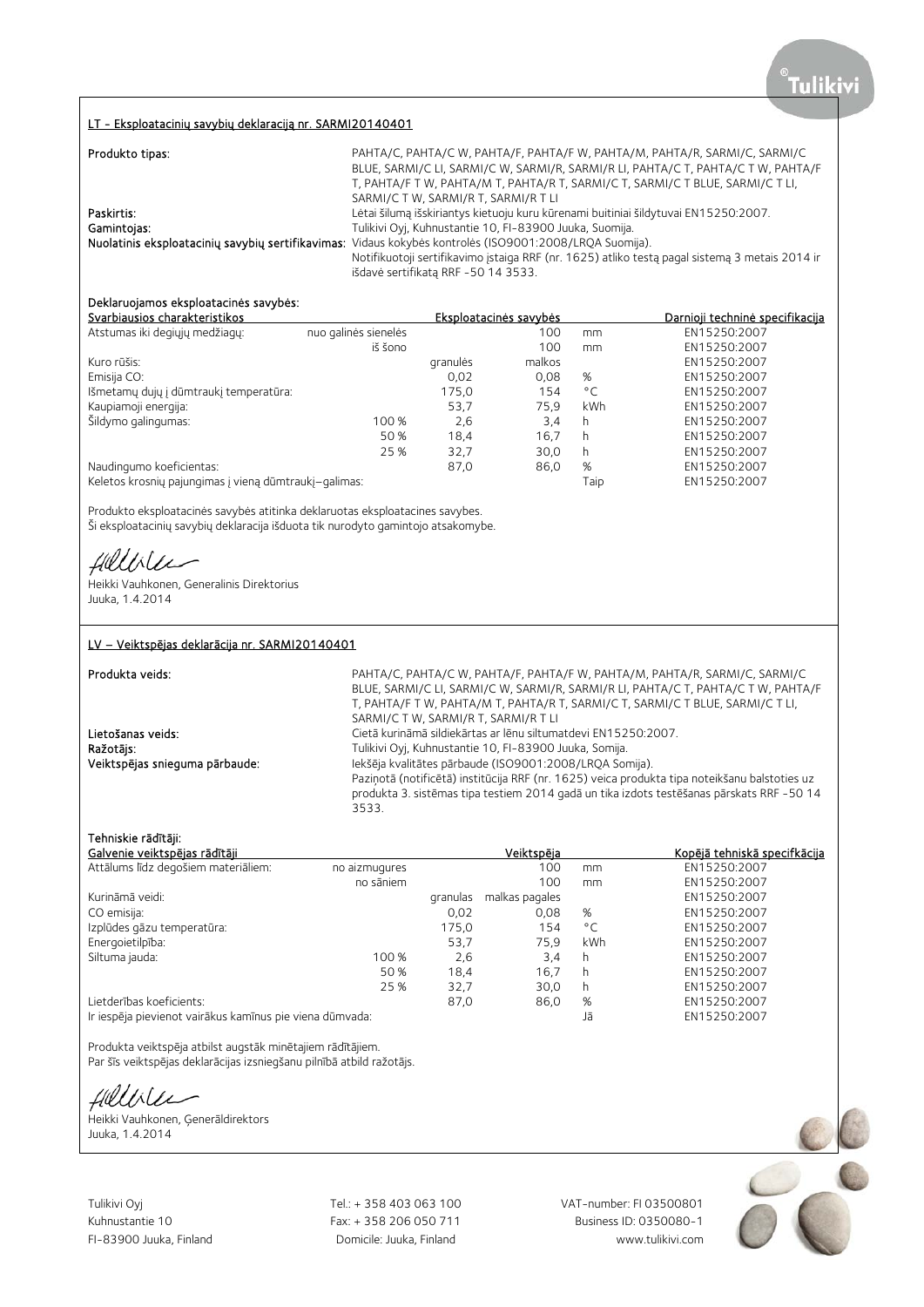#### SI - Izjava o zmogljivosti nr. SARMI20140401

| Tip proizvoda:      | PAHTA/C, PAHTA/C W, PAHTA/F, PAHTA/F W, PAHTA/M, PAHTA/R, SARMI/C, SARMI/C                              |
|---------------------|---------------------------------------------------------------------------------------------------------|
|                     | BLUE, SARMI/C LI, SARMI/C W, SARMI/R, SARMI/R LI, PAHTA/C T, PAHTA/C T W, PAHTA/F                       |
|                     | T, PAHTA/F T W, PAHTA/M T, PAHTA/R T, SARMI/C T, SARMI/C T BLUE, SARMI/C T LI,                          |
|                     | SARMI/C T W, SARMI/R T, SARMI/R T LI                                                                    |
| Predvidena uporaba: | Naprave na trdna goriva, ki počasi oddajajo toploto EN15250:2007.                                       |
| Proizvajalec:       | Tulikivi Oyj, Kuhnustantie 10, FI-83900 Juuka, Finska.                                                  |
|                     | Potrdilo o nespremenljivosti lastnosti proizvoda: Notranji nadzor kakovosti (ISO9001:2008/LRQA Finska). |
|                     | Pooblaščen laboratorij RRF (nr. 1625) je na podlagi preizkušanja tipa po sistemu 3 v letu               |
|                     | 2014 izvedel in izdal potrdilo o preizkusu RRF -50 14 3533.                                             |

# Izjava učinkovitosti

| Bistvene značilnosti                           |            |             | Učinkovitost |              | <u>Usklajena tehnična specifikacija</u> |
|------------------------------------------------|------------|-------------|--------------|--------------|-----------------------------------------|
| Odmik od vnetljivih materialov:                | zadaj      |             | 100          | mm           | EN15250:2007                            |
|                                                | ob straneh |             | 100          | mm           | EN15250:2007                            |
| Vrsta goriva:                                  |            | Isni peleti | les          |              | EN15250:2007                            |
| Emisija CO:                                    |            | 0,02        | 0,08         | %            | EN15250:2007                            |
| Temperatura plinov:                            |            | 175,0       | 154          | $^{\circ}$ C | EN15250:2007                            |
| Akumulirana toplota:                           |            | 53,7        | 75.9         | kWh          | EN15250:2007                            |
| Oddana toplotna moč:                           | 100 %      | 2,6         | 3,4          | h            | EN15250:2007                            |
|                                                | 50 %       | 18,4        | 16.7         | h            | EN15250:2007                            |
|                                                | 25 %       | 32,7        | 30,0         | h            | EN15250:2007                            |
| Izkoristek:                                    |            | 87,0        | 86,0         | %            | EN15250:2007                            |
| Možen priklop več kaminov na skupno dimno cev: |            |             |              | Da           | EN15250:2007                            |

Delovanje izdelka je v skladu z zgoraj navedenimi lastnostmi. Izjava o zmogljivosti je izdana na odgovornost proizvajalca.

Hellile

Heikki Vauhkonen, Managing Director Juuka, 1.4.2014

## SK - Deklarácia výkonu nr. SARMI20140401

Typ produktu: example and the PAHTA/C, PAHTA/C, PAHTA/F, PAHTA/F, W, PAHTA/M, PAHTA/R, SARMI/C, SARMI/C, SARMI/C BLUE, SARMI/C LI, SARMI/C W, SARMI/R, SARMI/R LI, PAHTA/C T, PAHTA/C T W, PAHTA/F T, PAHTA/F T W, PAHTA/M T, PAHTA/R T, SARMI/C T, SARMI/C T BLUE, SARMI/C T LI, SARMI/C T W, SARMI/R T, SARMI/R T LI Použitie: spotrebiče pomaly uvoľňujúce teplo spaľujúce tuhé palivo EN15250:2007. Výrobca:<br>
Výrobca: Tulikivi Oyj, Kuhnustantie 10, FI-83900 Juuka, Fínsko.<br>
Interná kontrola kvality (ISO9001:2008/LROA Fínsko) Interná kontrola kvality (ISO9001:2008/LRQA Fínsko). Notifikované laboratórium RRF (nr. 1625) vykonalo určenie typu výrobku na základe skúšky typu podľa systému 3 v roku 2014 a vydalo skúšobnú správu RRF -50 14 3533.

# Deklarované vlastnosti:

|                                                              |        | Výkon |               | Harmonizovaná technická špecifikácia |
|--------------------------------------------------------------|--------|-------|---------------|--------------------------------------|
| vzadu                                                        |        | 100   | mm            | EN15250:2007                         |
| z boku                                                       |        | 100   | <sub>mm</sub> | EN15250:2007                         |
|                                                              | pelety | drevo |               | EN15250:2007                         |
|                                                              | 0,02   | 0.08  | %             | EN15250:2007                         |
|                                                              | 175,0  | 154   | $^{\circ}$ C  | EN15250:2007                         |
|                                                              | 53,7   | 75.9  | kWh           | EN15250:2007                         |
| 100 %                                                        | 2,6    | 3.4   | h             | EN15250:2007                         |
| 50 %                                                         | 18,4   | 16.7  | h             | EN15250:2007                         |
| 25 %                                                         | 32,7   | 30,0  | h             | EN15250:2007                         |
|                                                              | 87,0   | 86,0  | %             | EN15250:2007                         |
| Možnosť pripojenia viacerých spotrebičov na komínové teleso: |        |       | Àno           | EN15250:2007                         |
|                                                              |        |       |               |                                      |

Vlastnosti produktu sú v súlade s vyššie uvedenými vlastnosťami. Toto vyhlásenie o vlastnostiach je vydané s výhradnou zodpovednosťou výrobcu.

fieldice

Heikki Vauhkonen, Generálny Riaditeľ Juuka, 1.4.2014

Tulikivi Oyj **Tel.: + 358 403 063 100** VAT-number: FI 03500801